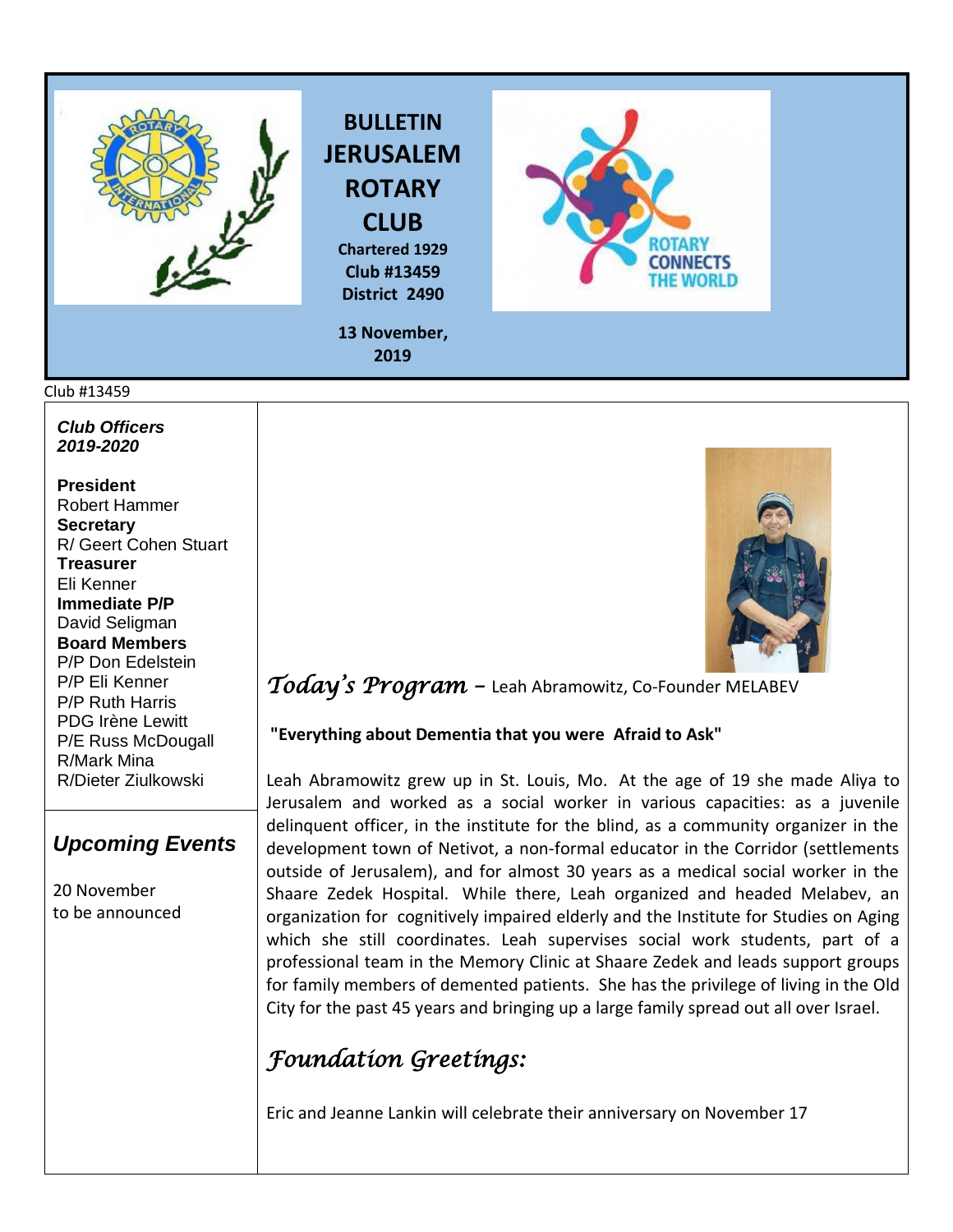# *Foundation Thoughts of the Week:*

Aristotle provides this thought: ". Anybody can become angry - that is easy. But to be angry with the right person, and to the right degree, and at the right time, and for the right purpose, and in the right way - that is not within everybody's power and is not easy".

Let each of us contribute to the Foundation in the right degree, at the right time, for the right purpose and in the right way!



This is a season of remembrance:

On 11 November, we marked the Armistice that silenced the guns of World War I. It continues to be observed by many of the combatants of that conflict.. Its focus has been broadened to other wars in Britain and the Commonwealth and in the United States, by renaming the observance Remembrance Day and Veterans Day, respectively. But applying the day to other wars is a reproach to human civilization that has failed to learn to settle its disputes without bloodshed.

Here in Israel, on 10 November, we observed the anniversary, by the Hebrew calendar (12 Heshvan), of the murder of Prime Minister Yitzhak Rabin, who was killed by a fellow citizen because he sought a peaceful resolution of the conflict between Arabs and Jews.

Will we ever learn? The control of the control of the control of the control of the control of the control of the control of the control of the control of the control of the control of the control of the control of the con



Three historical events that happened on the day of our Rotary meeting on 13 November:

**[1907](https://www.onthisday.com/events/date/1907)** French cyclist Paul Cornu flies 1st helicopter (twin rotor). The Cornu helicopter was an experimental [helicopter](https://en.wikipedia.org/wiki/Helicopter) built in [France,](https://en.wikipedia.org/wiki/France) and is widely credited with the first free flight of a rotary-win[g aircraft](https://en.wikipedia.org/wiki/Aircraft) when it took to the air on 13 November 1907. Built by [bicycle-](https://en.wikipedia.org/wiki/Bicycle)maker [Paul Cornu,](https://en.wikipedia.org/wiki/Paul_Cornu) it was an open-framework structure built around a curved [steel](https://en.wikipedia.org/wiki/Steel) tube that carried a [rotor](https://en.wikipedia.org/wiki/Helicopter_rotor) at either end, and the [engine](https://en.wikipedia.org/wiki/Engine) and [pilot](https://en.wikipedia.org/wiki/Aircraft_pilot) in the middle. Power was transmitted to the rotors by a [drive belt](https://en.wikipedia.org/wiki/Drive_belt) that linked both rotors and spun them in opposite directions. The Cornu helicopter is reported to have made a number of short hops, rising perhaps 1.5 or 2 metres (5–7 feet) into the air and staying aloft for something less than one minute. This was long enough for Cornu to learn that the control systems he had designed were ineffective, and he abandoned the machine soon thereafter.

**[1938](https://www.onthisday.com/events/date/1938)** America's first saint, Mother Frances Cabrini, beatified. Frances Xavier Cabrin[i MSC](https://en.wikipedia.org/wiki/Missionary_Sisters_of_the_Sacred_Heart_of_Jesus) (July 15, 1850 – December 22, 1917), also called Mother Cabrini, was an Italian-American [Roman Catholic nun,](https://en.wikipedia.org/wiki/Nun#Roman_Catholic) who founded the [Missionary Sisters of the Sacred Heart of Jesus,](https://en.wikipedia.org/wiki/Missionary_Sisters_of_the_Sacred_Heart_of_Jesus) a Catholic [religious institute](https://en.wikipedia.org/wiki/Religious_institute) that was a major support to the